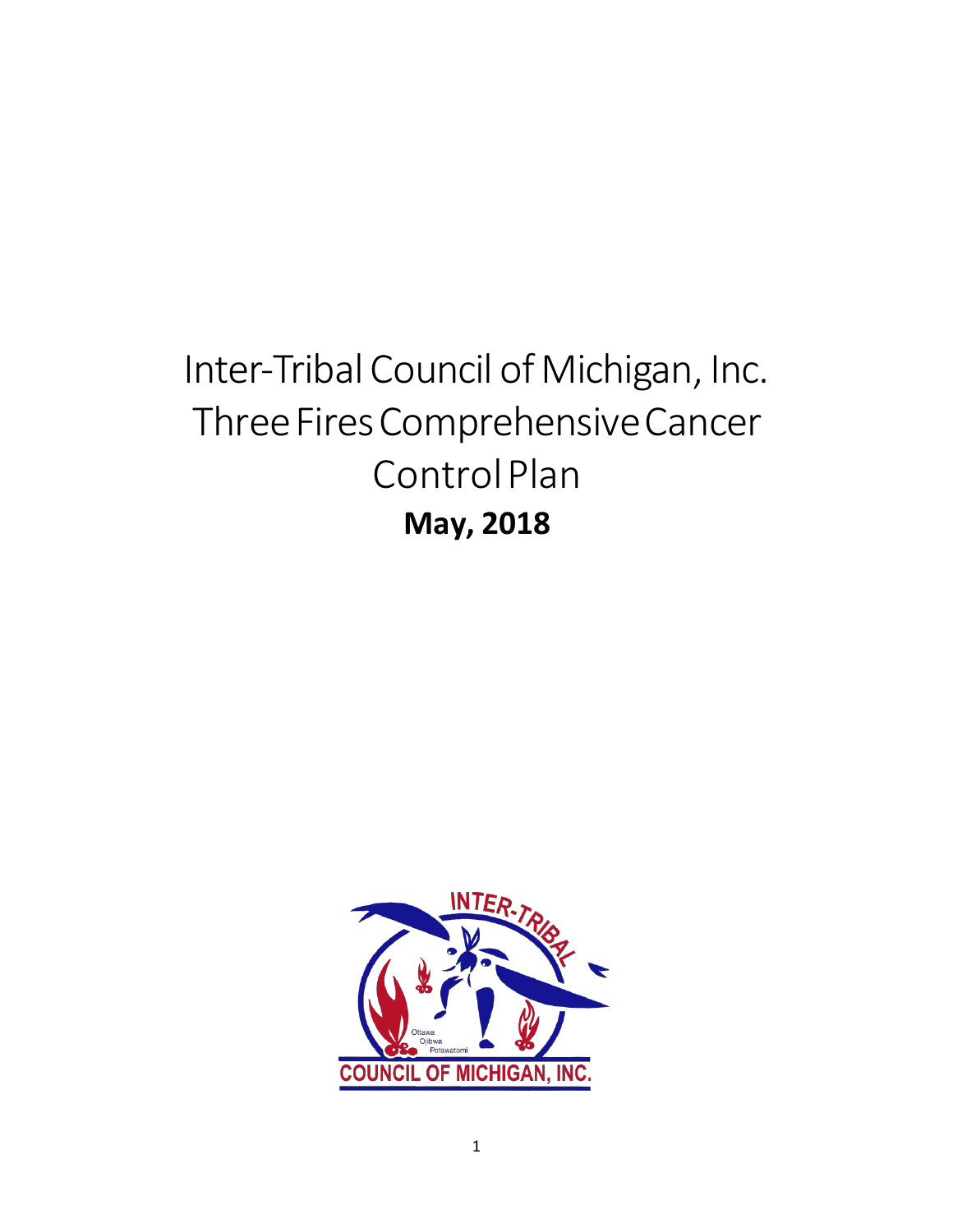# **Table of Contents**

| 3 |
|---|
| 4 |
| 5 |
| 6 |
|   |
| 8 |
| 9 |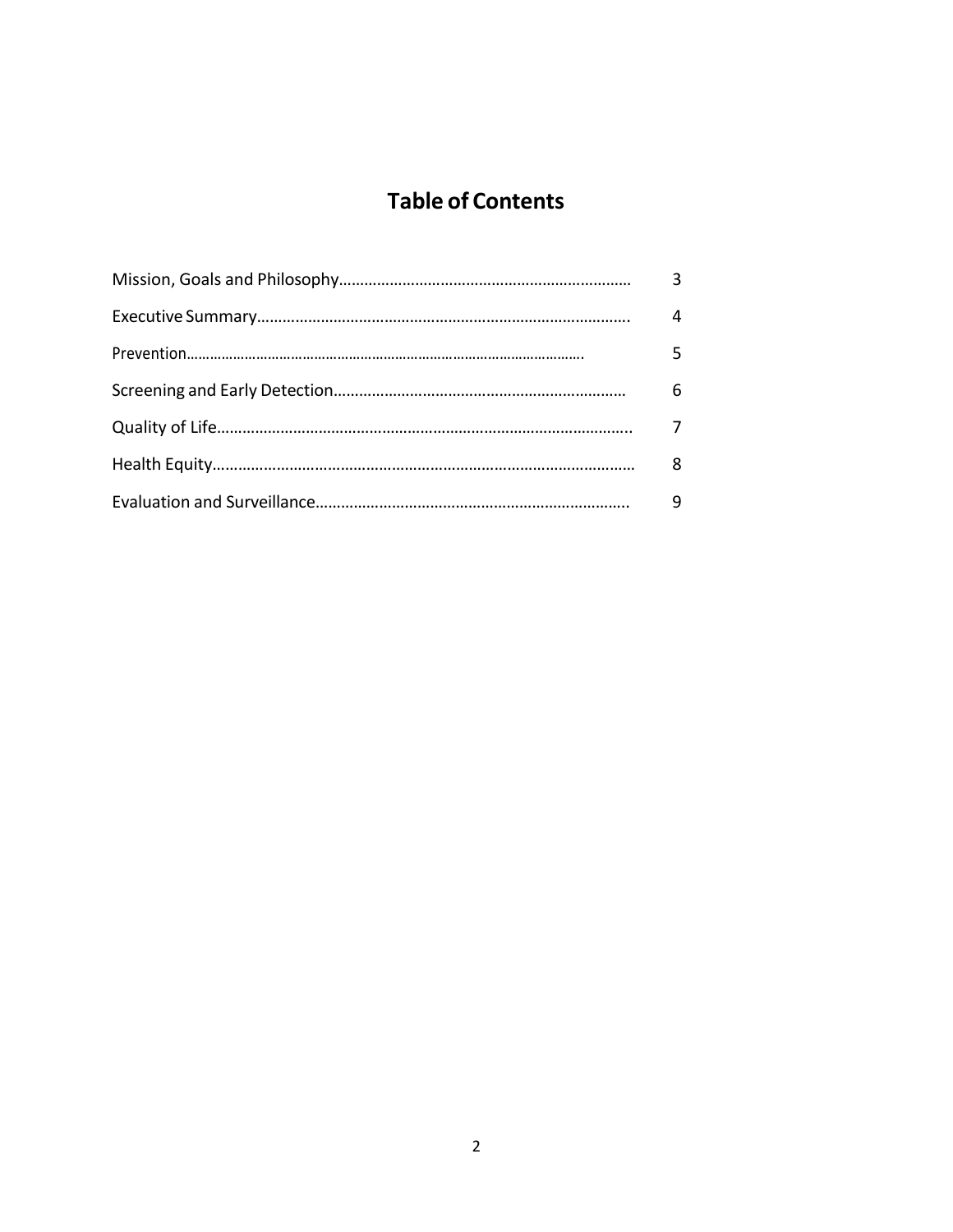# <span id="page-2-0"></span>**Inter-Tribal Council of Michigan, Inc. Three Fires Comprehensive Cancer Control in Michigan**

#### **MISSION**

Reduce the cancer burden and enhance the quality of life for cancer survivors among American Indians in Michigan.

#### **GOALS**

#### **For American Indians in Michigan:**

- Prevent the incidence of Cancer.
- Promote early detection and increase screening rates for Cancer
- Diagnose and treat those with cancer in a timely and efficient manner; increase access to the most appropriate treatment modalities and methods.
- Improve the quality of life for cancer survivors.

## **PHILOSOPHY & FRAMEWORK**

- Implement a culturally appropriate comprehensive cancer control program.
- Use adapted evidence based and promising practices interventions
- Employ Policy, Systems and Environmental change strategies.
- Use of appropriate and reliable surveillance measures.
- Utilize strategic partnerships

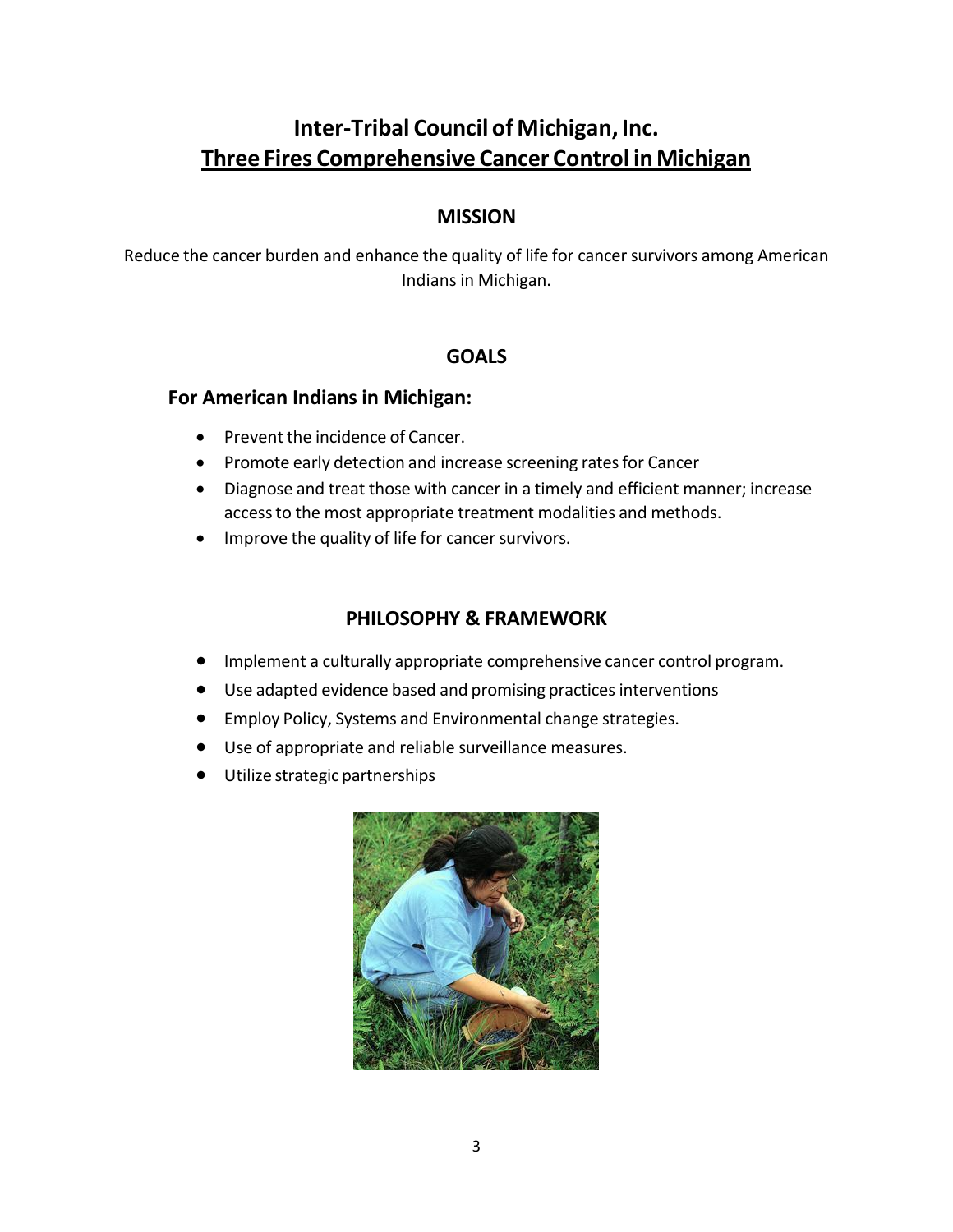## **EXECUTIVE SUMMARY**

<span id="page-3-0"></span>The *Three Fires Cancer Consortium* will address the cancer burden among American Indians residing in Michigan, with targeted efforts in five tribal communities. Four Tribes are located in the rural and isolated Upper Peninsula: The 1) Keweenaw Bay Indian Community, 2) the Hannahville Indian Community, 3) the Bay Mills Indian Community, and 4) the Sault Ste. Marie Tribe of Chippewa Indians, where we have identified higher rates of cancer incidence and mortality among the AI/AN population compared to AI/AN in the Lower Peninsula. One tribe is located in the northern Lower Peninsula: 5) The Little Traverse Bay Bands of Odawa Indians which has unique cancer disparities. While the efforts are focused on these five tribal communities, work plans, reports, outcomes and recommendations will be routinely shared with ALL 12 Tribal Health Directors during quarterly meetings, to support a statewide effort. It is important to note, that the remaining five tribes are also implementing small scale cancer prevention and control initiatives and will benefit from lessons learned via the Three Fires Cancer Consortium.

ITCM has developed a Cancer Control Plan from reliable data sources, including 1) the State Cancer Registry, 2) individual tribal cancer profiles, and 3) Tribal Specific Behavioral Risk Factor Surveys, and 4) Tribal GPRA screening rates. Results of these sources have identified significantly higher incidence and mortality rates for Lung, Colon, and Liver Cancer; we also see a younger age and later stage of diagnosis colon cancer. Behavioral risk factors such as higher rates of smoking, obesity and lack of nutrition and physical activity, needs of cancer survivors and promoting health equity are all addressed in our plan.

Past efforts have prepared the ITCM and member tribes to successfully implement the Cancer Control Plan across multiple tribes using Policy, Systems and Environmental change strategies and culturally tailored evidence based interventions. Specific to screening and diagnosis, the ITCM and some member tribes have worked to strengthen access to and coordination of care through quality improvement projects to increase screening rates. Lessons learned from these tribes will be shared so that others can implement similar strategies, thus increasing screening rates among AI/AN communities statewide.

Outcomes include: Increased access clinical preventive services, and cancer care among cancer survivors; Increased access to health care and preventive services; Increased delivery of clinical preventive services; Increased delivery of appropriate cancer screening, specifically colonoscopy, sigmoidoscopy; Increased use clinical preventive services, and cancer care among cancer survivors; and increased use of population specific health data for cancer prevention and control programming.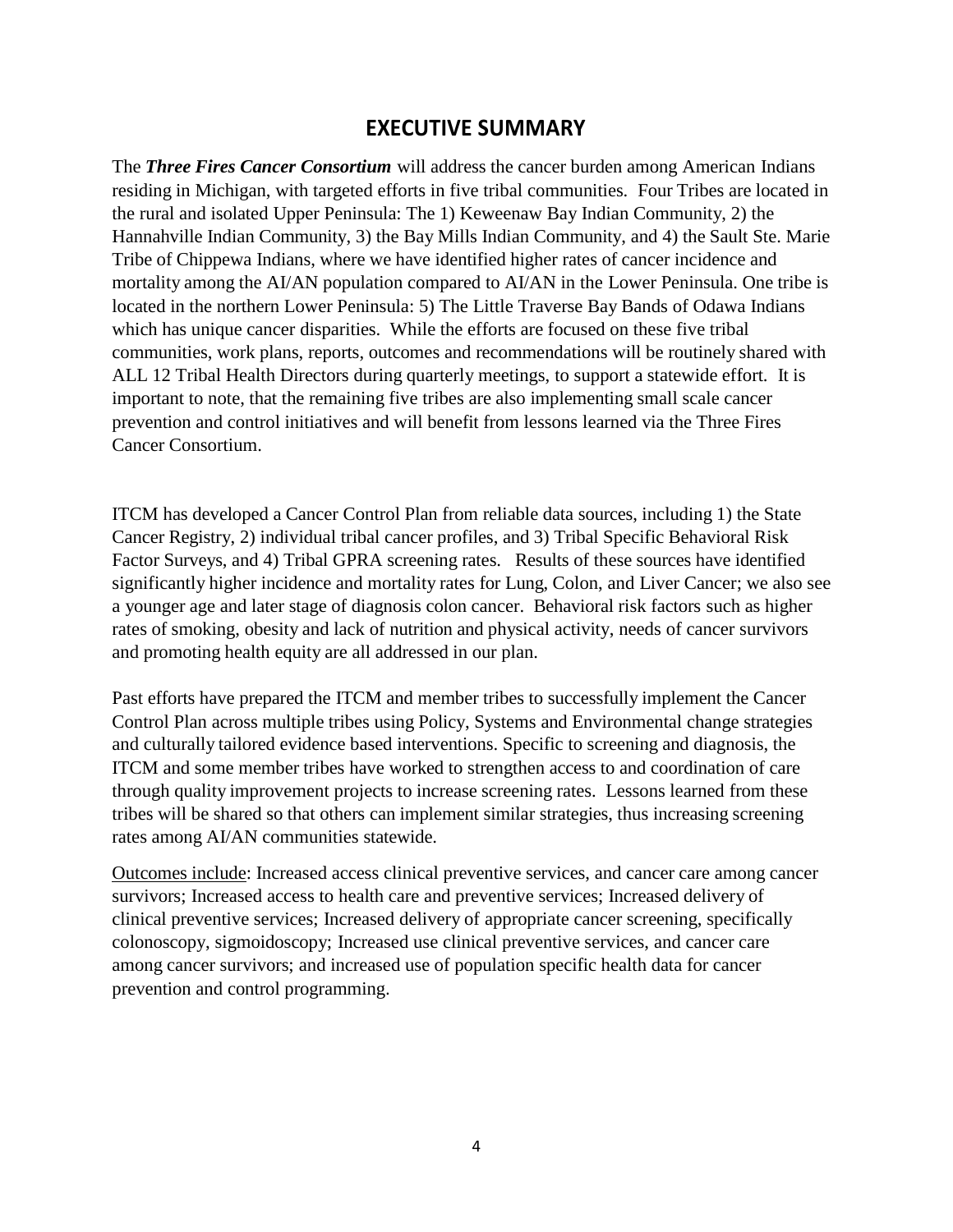## **Prevention**

<span id="page-4-0"></span>This plan addresses the most prominent risk factors experienced by Michigan's American Indian population: *High Smoking Rates, Excessive Drinking*, *and low Colon Cancer Screening Rates*

The primary risk factor for lung cancer is smoking. According to national survey data, commercial tobacco use is higher in AI/AN populations than in any other racial/ethnic group in

the U.S.[viii] Tobacco use surveillance data collected by Tribes with their tribal members, like that of the American Indian Adult Tobacco Survey (AI-ATS) can more accurately measure and identify priorities. A sampling of the 2012-2012 AI-ATS results among 5 Michigan tribes:

- The range of current smokers varied from a low of 34% to a high of 72% compared to Michigan's 2012 BRFSS rate of 23% for the general population.
- The majority of commercial tobacco users, smoked cigarettes,
- 60% to 90% of participants reported yes, there are health benefits to quitting smoking.
- 71 % to 90% of participants agreed that exposure to secondhand smoke causes lung cancer in adults.

**By June 29, 2022, decrease the percent of adults who are currentsmokers by 10% among the target population. Baseline: 46%; Target: 36%**

 **Strategy 1:** Environmental Approaches/ EBI: Mass Media for tobacco objective. The Mass Media strategy is proven to increase quit attempts by current smokers. Given the extremely high rates of smoking and lung cancer among the target population, the evidence based *Tips from Former Smokers* intervention will be used as our foundation for the campaign and supportive referrals to cessation services including the AI/AN quit line. Media includes articles in tribal newspapers, flyers, fact sheets at community events, in clinic waiting areas, and on social media platforms.

The range of current smokers varies from a low of 34% to a high of 72% compared to Michigan's 2012 BRFSS rate of 23% for the general population.

**By June 22, 2022, decrease the percent of adults who report excessive drinking by 10% within the target population. Baseline: 22.8%; Target: 12.8%**

• **Strategy 1:** Health Systems Change/ EBI: Screening for excessive drinking objective. As patients utilize the tribal clinic, providers will screen for alcohol use and provide education. The additional strategy to provide personalized feedback on the risks of excessive drinking rounds out the intervention. Those patients who are identified as excessive drinkers will be provided direct education with contact information for local resource agencies. This will be documented in the E.H.R and will help to decrease drinking rates through social environment changes.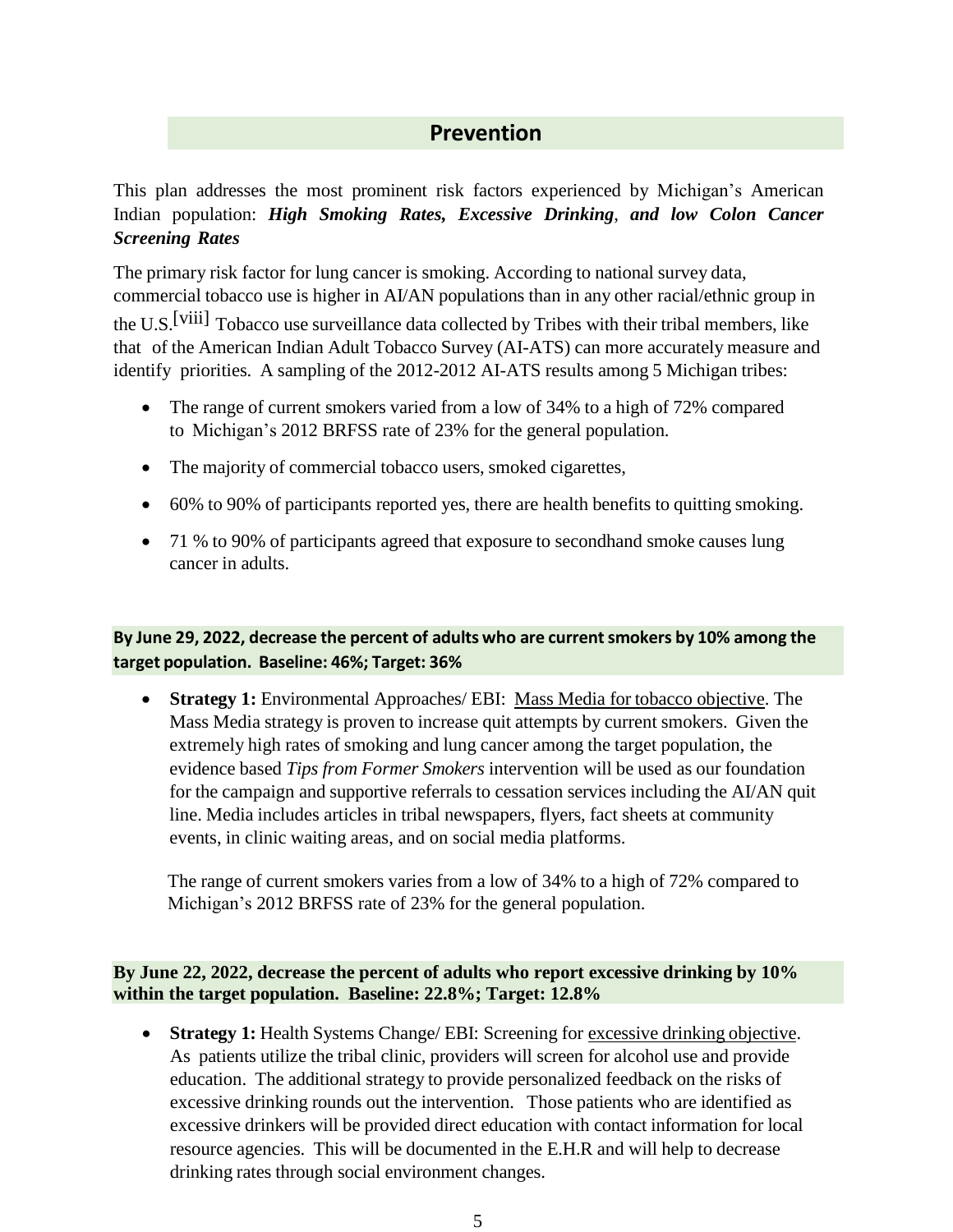<span id="page-5-0"></span>22.8% of respondents reported binge drinking compared to 17.5% for the general population; and 8.6% reported heavy drinking compared to 4.9% of general population.

#### **Early Detection and Screening:**

The current plan focuses on two of the most prominent cancers experienced by Michigan's American Indian population: Colon Cancer, and Liver Cancer.

Colorectal Cancer: Among Michigan American Indian communities, cancer – colorectal cancer in particular – remains a top public health priority due to well-documented disparities in incidence and prevalence of cancer even among people younger than 50 years of age. An analyses in 2012 of AI within the State Cancer Registry documented a higher **incidence rate and mean age of diagnosis**  of all cancers was younger for the AI population at 56 years compared to all races ages of 62.23 years.

The younger age diagnosis is also documented in specific cancers for the AI population compared to the general population. This was highly evident in the **colon cancer incidence rates** for American Indians in Michigan by age group. Table 2 shows invasive colorectal cancer age specific

incidence rates (per 100,000 pop.) by racial group and hazard ratios.<sup>[x]</sup> This data indicates an urgent need for improved screening AI/AN population and suggests to assess individual risk factors for colon cancer along with adjusted screening for those outside the recommended age of 50.

| Age<br>Group | AI<br>Specific<br>Incidence<br>Rate | 95% Confidence<br><b>Interval</b> | <b>White</b><br>Specific<br>Incidence<br>Rate | 95% Confidence<br><b>Interval</b> | Hazard<br>Ratio<br>(AI:White) | 95%<br><b>Confidence</b><br><b>Interval</b> |
|--------------|-------------------------------------|-----------------------------------|-----------------------------------------------|-----------------------------------|-------------------------------|---------------------------------------------|
| $30 - 34$    | 7.07                                | (0.00, 16.88)                     | 3.41                                          | (2.74, 4.07)                      | 2.08                          | (0.29, 14.7)                                |
| 35-39        | 14.3                                | (0.29, 28.32)                     | 8.13                                          | (7.15, 9.11)                      | 1.76                          | (0.49, 6.36)                                |
| $40 - 44$    | 10.97                               | (0.00, 23.39)                     | 13.91                                         | (12.65, 15.18)                    | 0.79                          | (0.29, 2.16)                                |
| 45-49        | 37.83                               | (13.12, 62.54)                    | 28.14                                         | (26.27, 30.01)                    | 1.34                          | (0.63, 2.87)                                |
| $50 - 54$    | 66.29                               | (28.8, 103.79)                    | 56.11                                         | (53.24, 58.98)                    | 1.18                          | (0.64, 2.19)                                |
| 55-59        | 111.8                               | (55.25, 168.34)                   | 92.79                                         | (88.64, 96.94)                    | 1.2                           | (0.69, 2.1)                                 |
| 60-64        | 138.62                              | (63.32, 213.93)                   | 160.02                                        | (153.87, 166.18)                  | 0.87                          | (0.52, 1.44)                                |
| 65-69        | 225.84                              | (111.68, 340)                     | 239.11                                        | (230.99, 247.22)                  | 0.94                          | (0.58, 1.55)                                |
| 70-74        | 382.17                              | (205.95, 558.38)                  | 317.17                                        | (307.22, 327.12)                  | 1.2                           | (0.73, 2)                                   |
| $75 - 79$    | 239.89                              | (62.39, 417.39)                   | 405.04                                        | (392.16, 417.91)                  | 0.59                          | (0.34, 1.04)                                |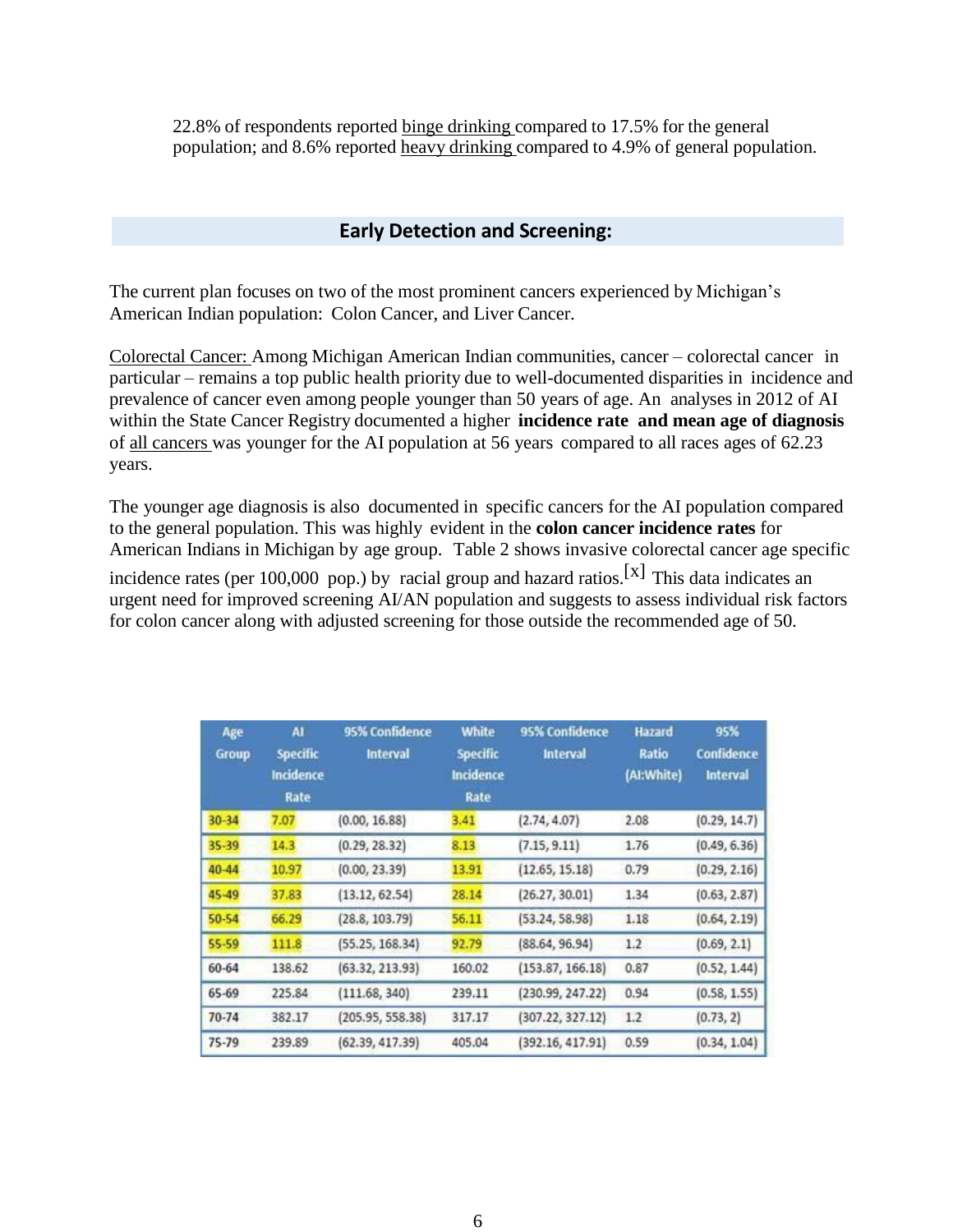<span id="page-6-0"></span>By June 29, 2022 decrease the incidence of colon cancer by 10% among the target population Baseline: 123.48/ 100,000; Target: 111.18/ 100,000

 **Strategy 1**: Health Systems Change Client Reminders to increase community demand for colon cancer screening services and Provider Reminder recall systems to increase service delivery by healthcare providers.



 **Strategy 2**: Small media to increase community demand for cancer screening services will address the need for culturally appropriate colon cancer screening messages. Small media will include tailored post card reminders, tribal newsletter articles and personal digital stories. Dissemination outlets include community gatherings, direct mailings and clinic waiting rooms.

## **Quality of Life for Survivors:**

For the American Indian population in Michigan, physical, emotional, spiritual and practical support can be offered by family members, friends, other cancer patients, traditional healers and tribal community health programs and services and our health care providers.

- Native cancer survivors often get lost in the fragmented system during diagnosis, treatment and beyond and have difficulty navigating through the health care system
- Cancer treatment facilities are often far away and there is little money available for food, gas and lodging expenses for the cancer survivor and their caregivers.
- Cancer treatment is expensive and contract health care services may be limited or a patient is ineligible.
- Cancer survivors and their caregivers are in need of more social, mental, spiritual support.
- Faith, spirituality and traditional methods are not always understood or accepted by cancer care providers.
- Cancer survivors have difficulties with missing work and running out of vacation/leave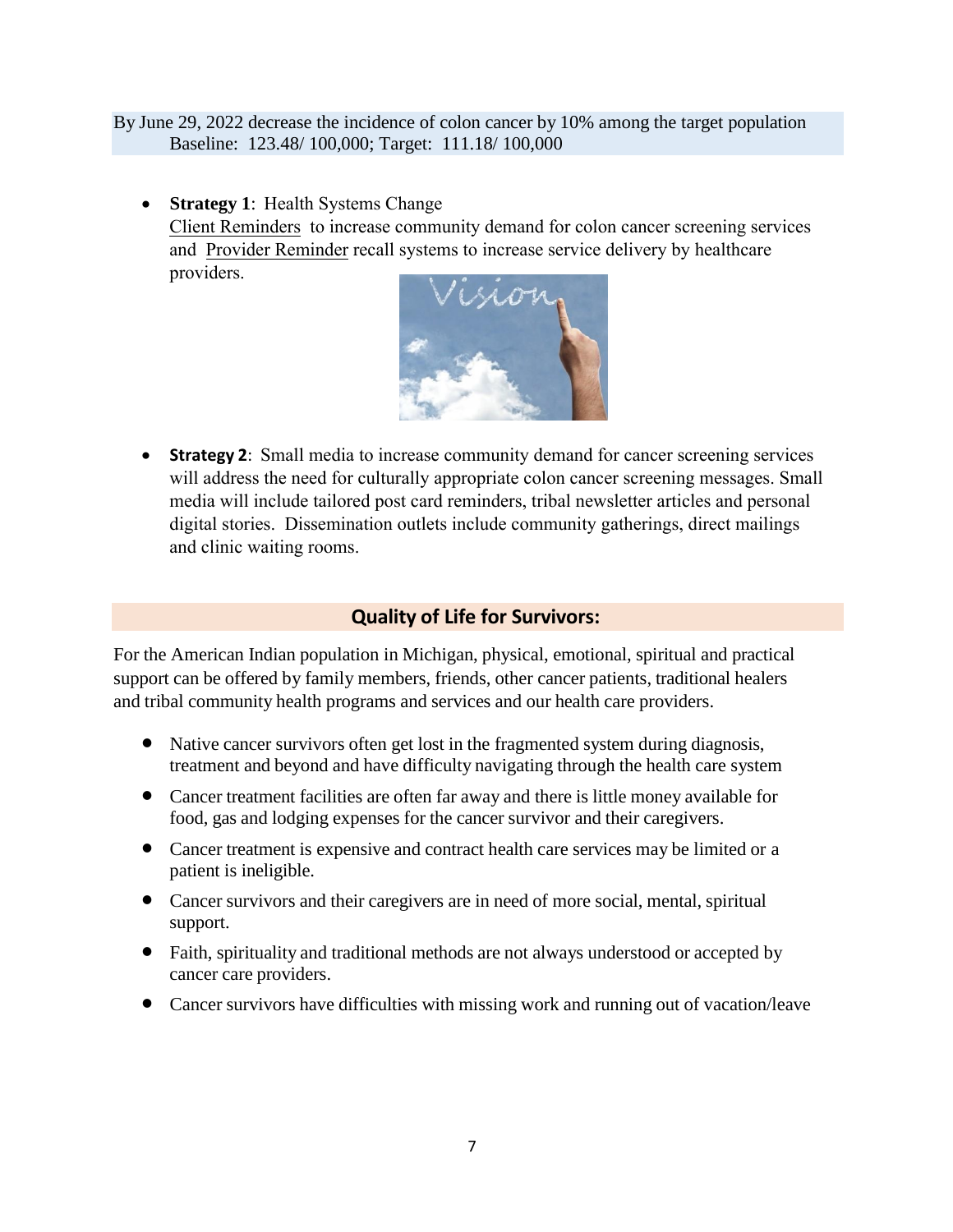<span id="page-7-0"></span>A recent assessment on the viability of survivorship care plans and services have indicated the ability to improve all areas of survivorship services within tribal health systems.

By June 29, 2022, increase the percent of cancer survivors who self-report a favorable health status by 15% among the target population. Baseline: TBD by SCRBS in Y1

 **Strategy**1: Health Systems Change/ EBI for survivors with a favorable health status objective: Provide information to survivors, providers and the public about cancer survivorship and their needs. A recent assessment among three tribal health systems, found that no survivors were given a survivorship care plan, but that components of survivorship services did exist locally. Educating tribal provider's on survivor's needs and available resources, and will help them to support their patients and to improve quality of life. Examples include smoking cessation, nutrition and physical therapy, stress management i.e. massage and yoga, spiritual/traditional medicine, social-emotional support, behavior health services, and financial assistance resources.

## **Health Equity:**

By June 29, 2022, increase the number of tribal health systems that routinely utilize population specific health data for cancer prevention and control: Baseline 6; Target 7.

- **Strategy 1:** Environmental Approaches/ EB for health systems with population specific health data objective. We will link a least one additional tribe to the registry, resulting in a Tribal Specific Cancer Profile and conduct one statewide AI/An analysis to further identify cancer specific and regional disparities
- **Strategy 2:** Health Systems Change/ EBI: Culturally specific health care setting to promote health equity. Cancer reports with evidence based interventions will be presented to the Tribal Health Directors for consideration and implementation within the Trial Health Clinic.
- **Strategy 3:** Environmental Approaches/ EBI: Education-related recommendation from the community guide to promote health. We will adapt colon cancer education materials, for the tribal culture to increase knowledge/awareness of prevention and screening guidelines.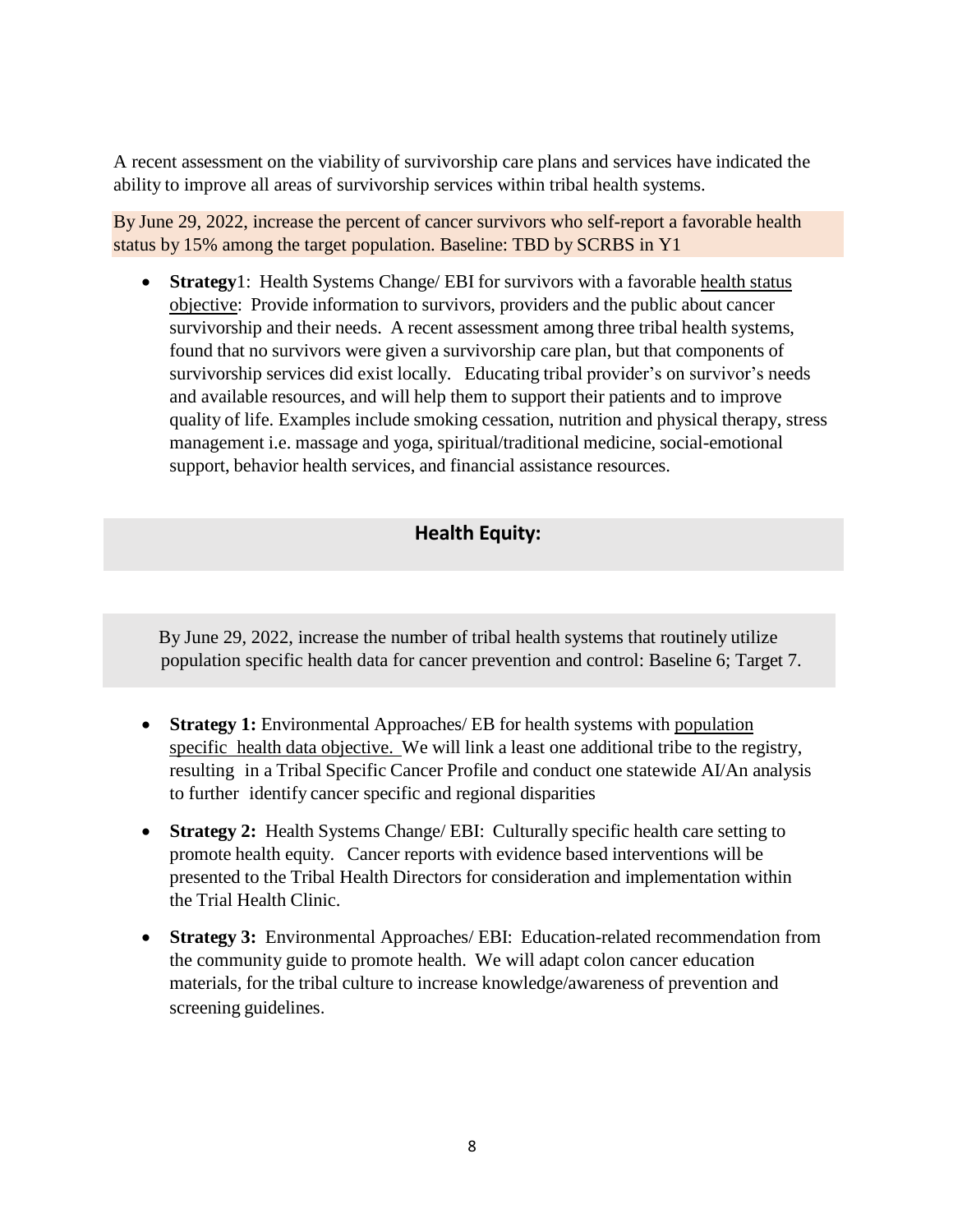<span id="page-8-0"></span>

# **Evaluation and Surveillance**

The evaluation follows the six-step process of CDC's Framework for Program Evaluation in Public Health.1 The first step of the evaluation will involve *engaging stakeholders*. Consistent with the history of our partnership, ITCM and Michigan Public Health Institute (MPHI) will engage program partners and stakeholders in evaluation following a community based  $\frac{1}{2}$  participatory approach<sup>2</sup>, including:

- Recognizing community as a unit of identity;
- Building on strengths and resources within the community;
- Facilitating collaborative, equitable involvement of all partners in all phases;
- Integrating knowledge and intervention for mutual benefit of all partners;
- Promoting a co-learning and empowering process that attends to social inequalities;
- Involving a cyclical and iterative process;
- Addressing health from both positive and ecological perspectives;
- Disseminating findings and knowledge gained to all partners; and
- Promoting long-term commitment by all partners.

By engaging tribal communities in the process of creating and disseminating knowledge, participatory approaches have been successful in building trust and transitioning power from evaluators to community members when applied in the tribal context. The evaluation team will ensure meaningful opportunities for the Leadership Team, tribal health agencies, and the CDC, to inform the evaluation priorities and methods. MPHI staff have used Technology of Participation facilitation methods during in-person meetings and support the use of data for program improvement. Performance measurement data will be shared back with project partners in concise user-friendly formats for a wide variety of stakeholders.

Potential **data sources** have also been identified for measurement of LIDs and program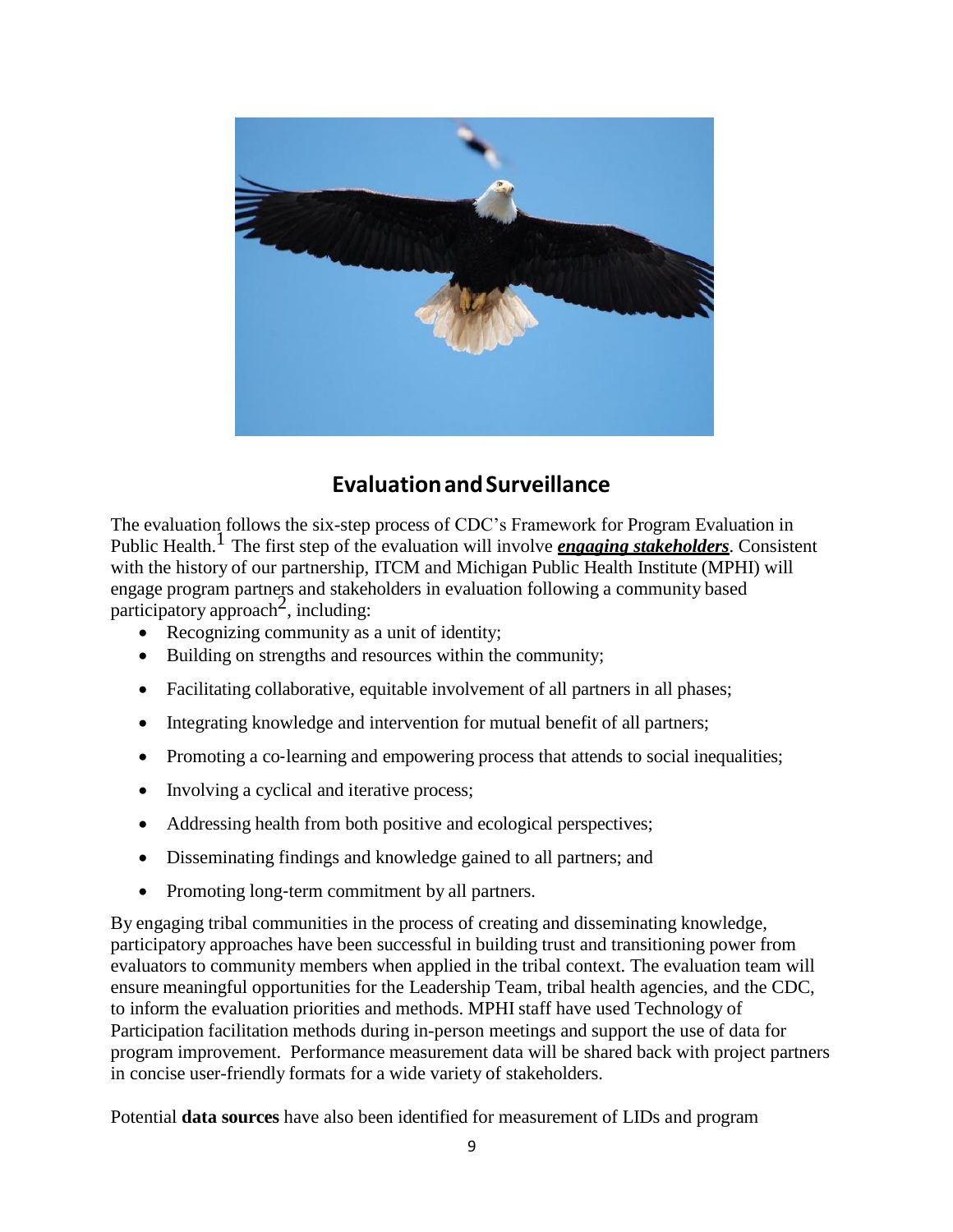indicators for relevant strategies, as well as progress toward intermediate outcomes. ITCM and MPHI have worked in collaboration with these tribes to successfully conduct several populationlevel surveys, including a tribal-BRFS, AI-ATS, and community-wide health surveys. As mentioned, we will conduct a special cancer risk factor survey titled the **American Indian Adult Health Survey (AI AHS)** with all participating tribes twice, in year 1 and year 5 of the program. The AI AHS methods will utilize existing CDC instruments and modules and will be tailored to each tribal community to ensure they are culturally competent, while following best practices for population-level surveys with regards to sampling, standardized data collection, data quality monitoring, and analysis.

Several indicators will be drawn from **GPRA Tribal Clinic Data**. GPRA data is generated through Electronic Health Record systems of each tribal health clinic. Standard definitions developed by Indian Health Service are used to query EHR systems and generate GPRA reports for patient populations. Tribal health clinics will be provided with a reporting template semiannually to run queries and submit GPRA data reports for monitoring and evaluation purposes.

Michigan **Cancer Registry** data will be used to monitor and report on several LIDS indicators. Accuracy of the Cancer Registry data will be ensured by conducting linkages between tribal enrollments lists and the State Cancer Registry. Each participating tribal community will complete a linkage process at/near the beginning of the project period, and again at/near the end of the project period. This data source is considered highly feasible to collect due to successful outcomes with multiple tribal communities in the past 10 years.

A collection of **Program, Service Delivery, and Media Tracking and Report Forms** will be developed by MPHI in collaboration with ITCM, partners, and tribal agency staff in order to collect evaluation data needs and satisfy program indicators. The forms will be programmed into the REDCap system (described previously) and data collection will occur on a continuous or quarterly basis, depending upon the specific form. Forms will be completed by the coordinator of each agency named in the program workplan. Data quality monitoring will be conducted by MPHI. This system of data collection and monitoring is known to be highly feasible based upon current and past experiences using this system with both ITCM REACH PPHF tribal communities and partner agencies for the National Native Network cooperative agreements.

Additional data needed to answer process evaluation questions will be collected through key informant interviews with program partners, focus groups with community members, and prepost training evaluation forms with participants. These data collection activities are "standard" practice for ITCM grant programs and have been highly successful in generating useful and meaningful information for revising workplans and informing program improvements.

<sup>&</sup>lt;sup>1</sup> Centers for Disease Control and Prevention (2014). Program Performance and Evaluation Office: A Framework for Program Evaluation. Retrieved onlin[e: http://www.cdc.gov/EVAL/framework/](http://www.cdc.gov/EVAL/framework/)

<sup>&</sup>lt;sup>2</sup> Israel B, Schulz A, Parker E and Becker A. (1998). Review of community-based research: Assessing partnership approaches to improve public health. Annual Review of Public Health, 19, pp. 173‐22